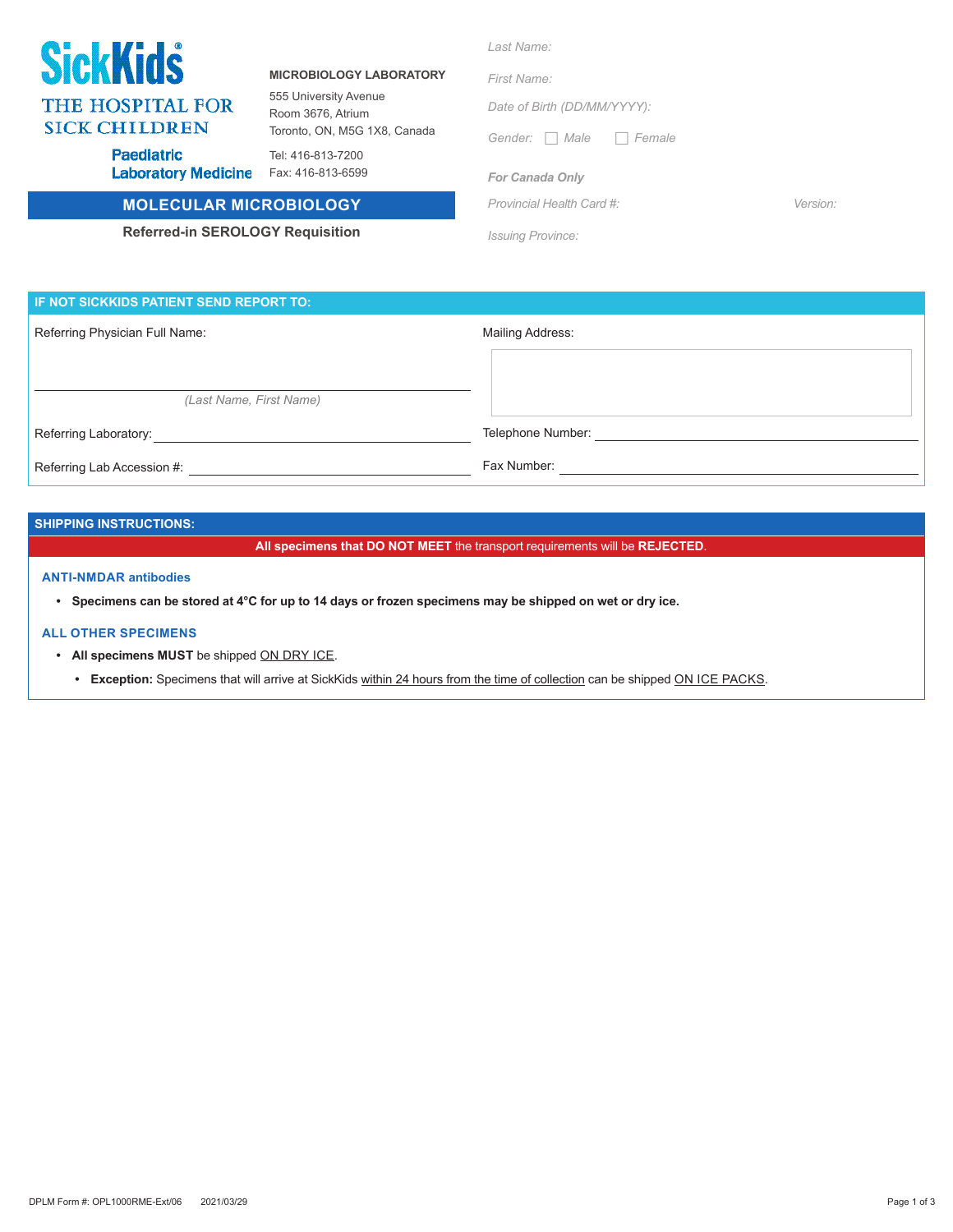# **SickKids THE HOSPITAL FOR SICK CHILDREN**

#### **MICROBIOLOGY LABORATORY**

555 University Avenue Room 3676, Atrium Toronto, ON, M5G 1X8, Canada

**Paediatric** Tel: 416-813-7200 Laboratory Medicine Fax: 416-813-6599

## **MOLECULAR MICROBIOLOGY**

**Referred-in SEROLOGY Requisition**

*Last Name:* 

*First Name:* 

*Date of Birth (DD/MM/YYYY):*

*Gender: Male Female*

*Referring Lab Accession #:*

**SPECIMEN COLLECTION INFORMATION**

**Date** (DD/MM/YYYY) **Time** (HH:MM)

**SPECIMEN AMOUNT Clotted blood**: 1mL for 1 test; 6mL for multiple serology tests

|        | <b>TESTS</b>                                                    | <b>▲RECOMMENDED SPECIMEN</b><br>• TESTING SCHEDULE                                                                      |
|--------|-----------------------------------------------------------------|-------------------------------------------------------------------------------------------------------------------------|
| ◻      | <b>Anti-NMDAR</b><br>(N-Methyl-D-aspartate-receptor) antibodies | ▲CSF 0.5mL minimum,<br>0<br>0<br>0<br>▲ Serum 0.5mL,<br>▲ Clotted blood (Red Top),<br>• x1 per week, dictated by demand |
| $\Box$ | <b>ASOT</b>                                                     | ▲ Clotted blood (Red Top),<br>• Weekly                                                                                  |
| $\Box$ | <b>CMV IgG</b>                                                  | ▲ Clotted blood (Red Top),<br>$\bullet$ x2 per week                                                                     |
| □      | <b>EBV Serology (VCA/EA/EBNA)</b>                               | ▲ Clotted blood (Red Top),<br>• Weekly                                                                                  |
| $\Box$ | <b>HSV IgG</b>                                                  | ▲ Clotted blood (Red Top),<br>• Weekly                                                                                  |
| $\Box$ | <b>Monospot</b>                                                 | ▲ Clotted blood (Red Top),<br>$\bullet$ Daily                                                                           |
| □      | Mycoplasma IgM                                                  | ▲ Clotted blood (Red Top),<br>$\bullet$ x2 per month                                                                    |
| □      | VZV IgG                                                         | ▲ Clotted blood (Red Top),<br>$\bullet$ x2 per month                                                                    |
| □      | Other, specify                                                  | Please indicate if:<br>Acute<br>Convalescent                                                                            |